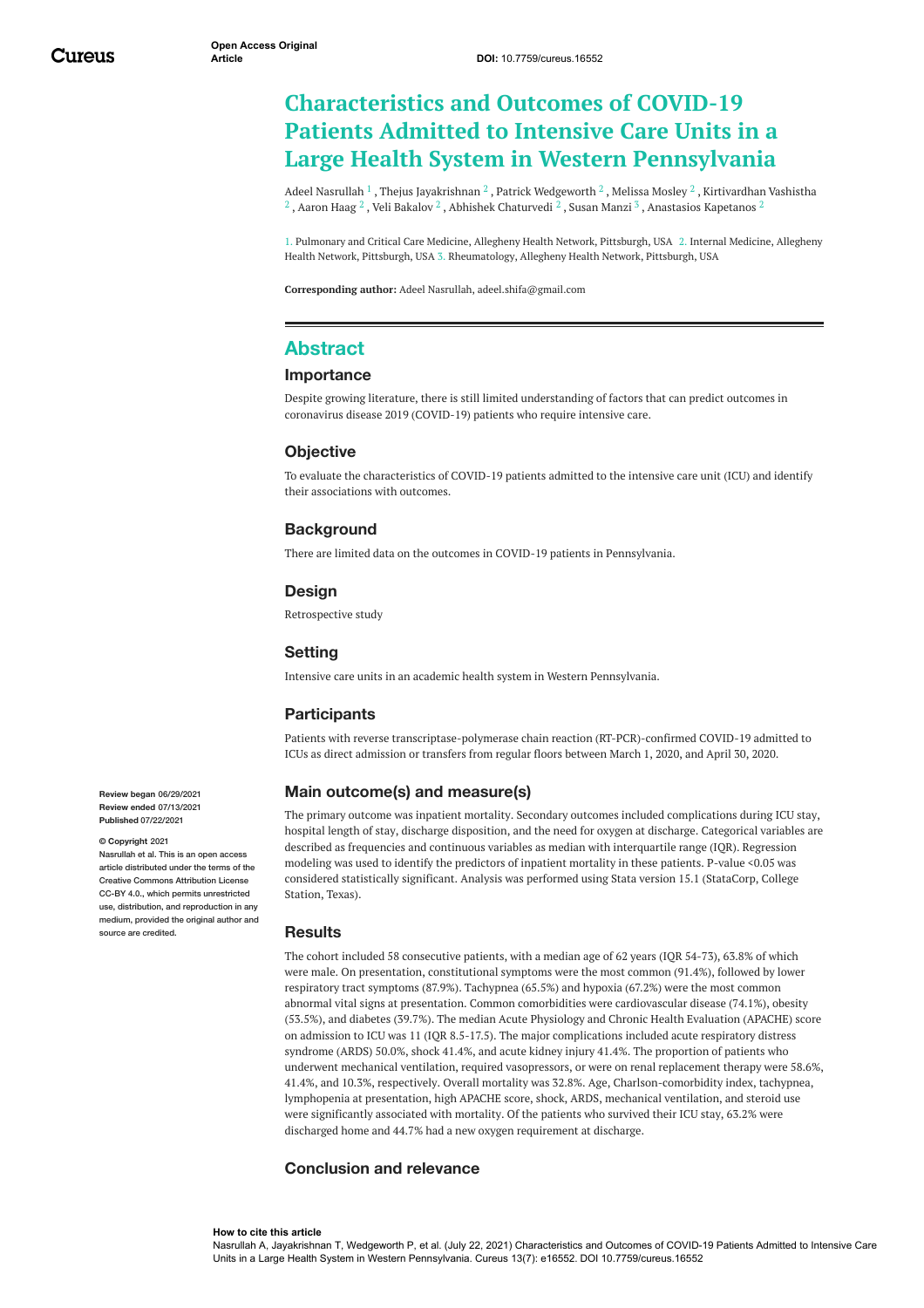Our study reports high mortality in COVID-19 patients requiring ICU care in Western Pennsylvania. Identifying factors associated with poor prognosis could help risk-stratify these patients. Prospective studies are needed to assess whether early risk stratification and triaging result in improved outcomes.

**Categories:** Internal Medicine, Infectious Disease **Keywords:** covid-19, sars-cov-2, viral pneumonia, pandemic, icu, mortality

## **Introduction**

Since its emergence, coronavirus disease 2019 (COVID-19) has remained a global health crisis and continues to impart significant social, psychological, and logistical burdens on individuals and health care systems [1- 2]. The United States has reported the largest number of cases, and as of July 13, 2021, there were 33,726,363 COVID-19 cases with 605,140 deaths [3]. Robust research has resulted in a better understanding of the natural history of the disease, characteristics of patients, and predictors of outcomes. Despite this, there is still a need for more evidence data regarding characteristics and outcomes of those admitted to intensive care units (ICUs), particularly in the United States. Preliminary studies suggest that up to 6% of COVID-9 patients in the US required ICU admission, conferring the highest mortality to this group [4].

Allegheny Health Network (AHN) is one of the largest consortiums of academic urban and non-academic rural hospitals in Western Pennsylvania and has been at the forefront of COVID-19 in Pennsylvania [5-7]. Up to July 13, 2021, the state of Pennsylvania reported 1,214,654 COVD-19 cases with 27,769 deaths, however, characteristics specific to severely ill patients have not been published [8]. In this context; the present study was conducted to describe the initial experience with regards to the clinical characteristics and outcomes for patients with COVID-19 admitted to ICUs across a large health system. Factors associated with mortality in this population were also identified.

## **Materials And Methods**

A retrospective study was conducted of consecutive patients diagnosed with a COVID-19 by real-time polymerase chain reaction (RT-PCR) test via nasal swab admitted to intensive care units (ICUs) between March 1, 2020, and April 30, 2020. The cohort included patients transferred to ICU for escalation of care and direct admissions from the emergency department. For patients with readmissions, only index hospitalization due to COVID-19 is included in this study. Patient disposition to the ICU was determined by the need for mechanical ventilation, vasopressors, or the clinical judgment of providers. The severity of illness was determined by sequential organ assessment failure (SOFA) and the acute physiology and chronic health evaluation 2 (APACHE 2) scoring system.

The AHN Institutional Review Board approved the study and waived the need for informed consent. Deidentified data collection was performed from the electronic health record system (Epic) and included patient demographics, medical history, home medications, clinical presentation characteristics, and treatment strategies. The symptoms were grouped into the following categories: constitutional (anorexia, fever, chills, myalgia or arthralgia, and fatigue), upper respiratory tract (sore throat, nasal congestion, anosmia, and dysgeusia), lower respiratory tract (cough, dyspnea, sputum, hemoptysis), and others (chest pain, palpitation, lightheadedness, syncope, abdominal pain, diarrhea, nausea or vomiting, conjunctival injection, altered mental status, headache, and muscle weakness). Headache was included in the "others" category, as it could be both a constitutional and a neurological symptom. Comorbidities were classified as follows: cardiovascular (congestive heart failure, coronary artery disease, arrhythmias, valvular disease, hypertension, pulmonary hypertension, peripheral vascular disease, other cardiac diseases), pulmonary (chronic obstructive pulmonary disease, asthma, interstitial lung disease, pulmonary hypertension, other lung diseases), renal disease (chronic kidney disease, including end-stage renal disease requiring dialysis). Charlson-comorbidity index (CCI) was also calculated for analysis.

The primary outcome was mortality during the hospital stay. Secondary outcomes included complications during the ICU stay (acute respiratory distress syndrome (ARDS), shock, acute kidney injury, deep venous thrombosis (DVT) or pulmonary embolism (PE), bleeding, and cardiac arrest), hospital length of stay, discharge disposition (home versus assisted care facility), and oxygen need at discharge. ARDS was defined using the Berlin Criteria (presence of acute respiratory failure with bilateral pulmonary infiltrates, a ratio of arterial oxygen tension to a fraction of inspired oxygen <300 with >5 cm water of positive-end expiratory pressure, and absence of cardiogenic pulmonary edema) [9]. Acute kidney injury was defined as an absolute increase in serum creatinine of more than or equal to 0.3 mg/dl, a percentage increase in serum creatinine of more than or equal to 50% (1.5-fold from baseline), or a reduction in urine output (documented oliguria of less than 0.5 ml/kg per hour for more than six hours) [10].

Categorical outcomes are described in percentages and continuous variables with median and interquartile range (IQR). Univariate logistic regression analysis for mortality was performed for variables with at least 20 observations. Multivariate regression was not performed due to the small sample size and established interactions among different variables resulting in a model that may not add meaningful additional information to the existing results. Results are represented as odds ratio (OR) with a 95% confidence interval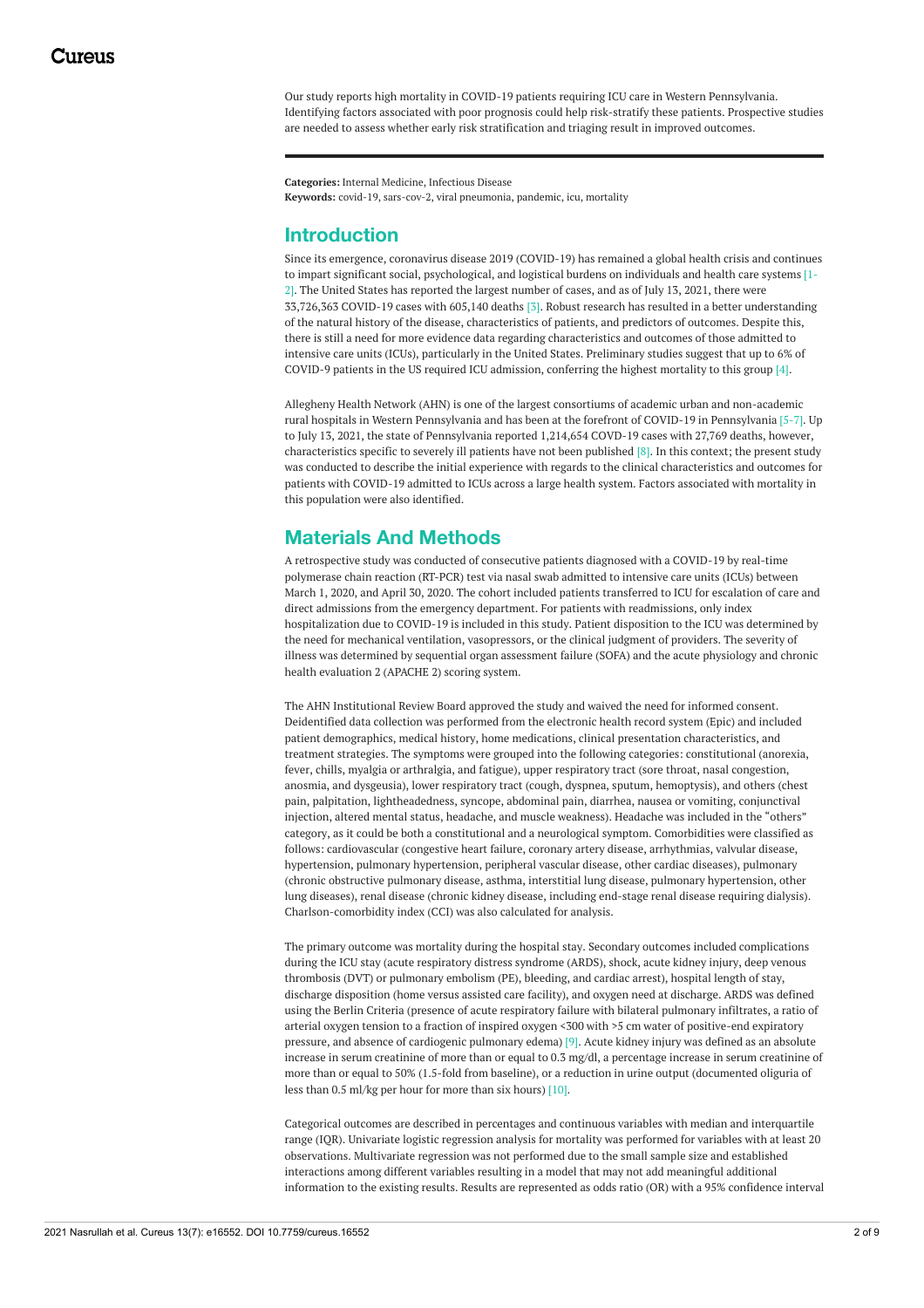(95% CI) for applicable variables. Statistical tests were two-tailed, and statistical significance was defined as p-value < .05. Analyses were performed using Stata version 15.1 (StataCorp, College Station, Texas). Since the analyses have not been adjusted for multiple comparisons and is prone to type-I error, the findings should be interpreted as exploratory.

## **Results**

## **Characteristics of patients admitted to ICU**

Patient characteristics are outlined in Table *[1](#page-3-0)*. The cohort included 58 patients, with a median age of 62 years (IQR 54-73), and included 37 (63.8%) males. The majority of patients were non-Hispanic White (60.3%) followed by non-Hispanic Black (29.3%). Constitutional symptoms were reported by 91.4% while 87.9% reported lower respiratory tract symptoms, and 20.7% reported upper respiratory symptoms. Common comorbidities included cardiovascular disease (74.1%), obesity (53.5%), and diabetes (39.7%). The median CCI was 1 (IQR 0-2).

| Characteristics                        | Value <sup>a</sup> |
|----------------------------------------|--------------------|
| Age (in years)                         | 62 (54-73) years   |
| Male                                   | 37 (63.8%)         |
| Race                                   |                    |
| Non-Hispanic White                     | 35 (60.3%)         |
| Non-Hispanic Black                     | 17 (29.3%)         |
| Hispanic                               | $2(3.5\%)$         |
| Other/Unknown                          | $4(6.9\%)$         |
| Symptoms                               |                    |
| Constitutional                         | 53 (91.4%)         |
| Lower respiratory symptoms             | 51 (87.9%)         |
| Upper respiratory symptoms             | 12 (20.7%)         |
| Other systems/nonspecific symptoms     | 38 (65.5%)         |
| Comorbidities                          |                    |
| Cardiovascular                         | 43 (74.1%)         |
| Obesity (BMI>30kg/m <sup>2</sup> )     | 31 (53.5%)         |
| <b>Diabetes</b>                        | 23 (39.7%)         |
| Pulmonary                              | $9(15.5\%)$        |
| Renal                                  | 8 (13.8%)          |
| Other                                  | 23 (39.7%)         |
| ACE/ARB                                | 22 (37.9%)         |
| Smoking                                |                    |
| Active smoker                          | 23 (39.7%)         |
| <b>Admission Vitals</b>                |                    |
| Temperature>38 degree-Celsius          | 17 (29.3%)         |
| Heart rate>100 beats per minute        | 27 (46.6%)         |
| Respiratory rate>20 breaths per minute | 38 (65.5%)         |
| Systolic blood pressure (mm Hg) < 90   | $1(1.7\%)$         |
| Hypoxia at presentation                | 39 (67.2%)         |
| Abnormal CXR (n=52)                    | 44 (84.6%)         |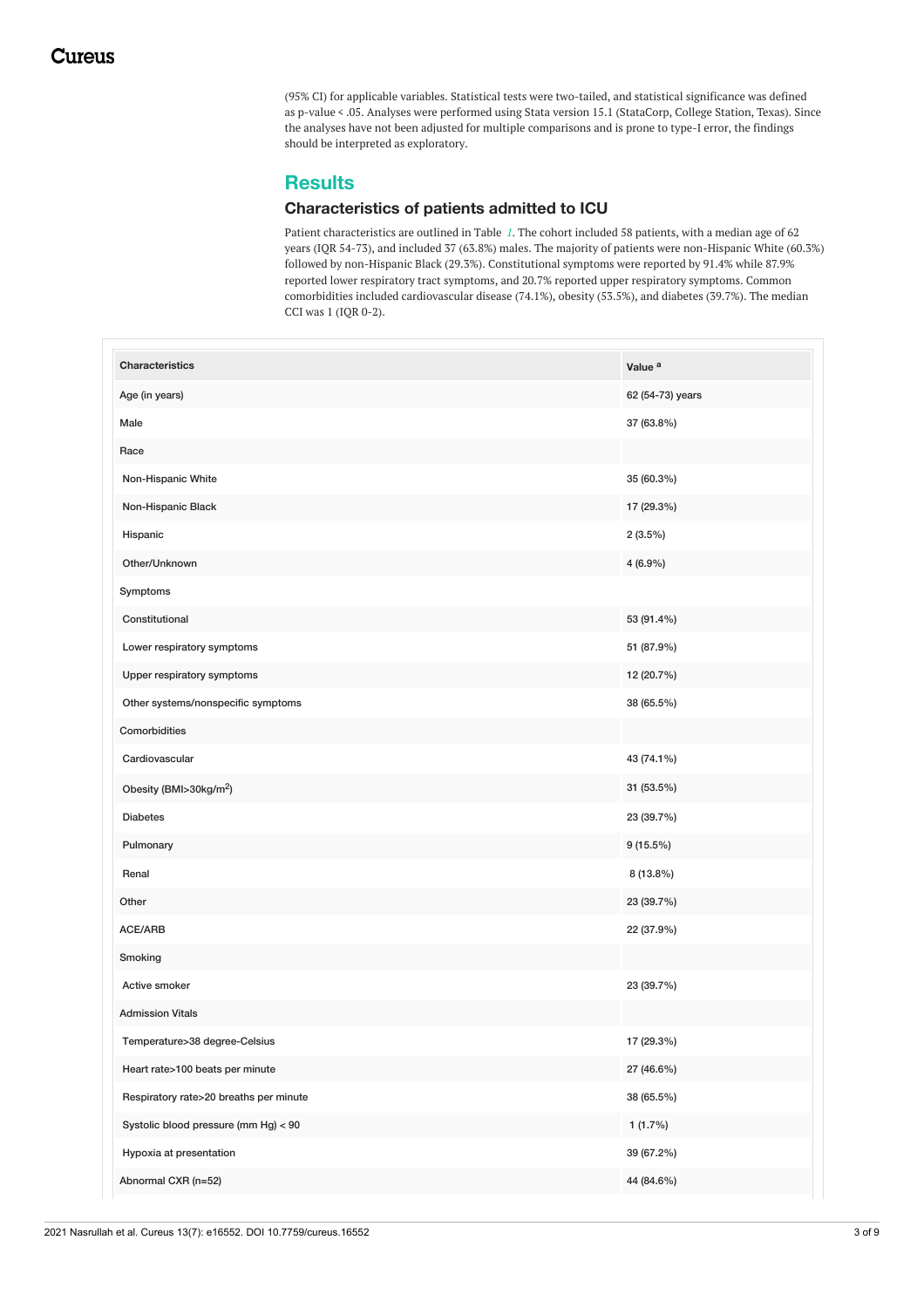## <span id="page-3-0"></span>Cureus

| AST/ALT>40 U/L<br>36 (62.1%)<br>Absolute lymphocyte count<0.60k/mcl<br>17 (29.3%)<br>Hospital admission labs<br>White blood cell count k/mcl<br>$6.8(5.8-10.5)$<br>Creatinine mg/dl<br>$1.1(0.8-1.5)$<br>Procalcitonin ng/ml (n=44)<br>$0.2(0.1-0.4)$<br>Lactate dehydrogenase U/I (n=34)<br>503 (377-778)<br>D-dimer mg/ml (n=31)<br>$1.5(1.1-3.8)$<br>Pro-brain natriuretic peptide pg/ml (n=29)<br>291 (131-2557)<br>C-reactive protein mg/dl (n=28)<br>11.9 (6.4-17.4)<br>Erythrocyte sedimentation rate mm/hour (n=6)<br>51 (29-84)<br>ICU Admission severity of illness<br>11 (8.5-17.5)<br>APACHE 2 (40)<br><b>SOFA (44)</b><br>$3(2-5)$<br><b>Treatment Strategies received</b><br>Hydroxychloroquine<br>45 (77.6%) |
|-----------------------------------------------------------------------------------------------------------------------------------------------------------------------------------------------------------------------------------------------------------------------------------------------------------------------------------------------------------------------------------------------------------------------------------------------------------------------------------------------------------------------------------------------------------------------------------------------------------------------------------------------------------------------------------------------------------------------------|
|                                                                                                                                                                                                                                                                                                                                                                                                                                                                                                                                                                                                                                                                                                                             |
|                                                                                                                                                                                                                                                                                                                                                                                                                                                                                                                                                                                                                                                                                                                             |
|                                                                                                                                                                                                                                                                                                                                                                                                                                                                                                                                                                                                                                                                                                                             |
|                                                                                                                                                                                                                                                                                                                                                                                                                                                                                                                                                                                                                                                                                                                             |
|                                                                                                                                                                                                                                                                                                                                                                                                                                                                                                                                                                                                                                                                                                                             |
|                                                                                                                                                                                                                                                                                                                                                                                                                                                                                                                                                                                                                                                                                                                             |
|                                                                                                                                                                                                                                                                                                                                                                                                                                                                                                                                                                                                                                                                                                                             |
|                                                                                                                                                                                                                                                                                                                                                                                                                                                                                                                                                                                                                                                                                                                             |
|                                                                                                                                                                                                                                                                                                                                                                                                                                                                                                                                                                                                                                                                                                                             |
|                                                                                                                                                                                                                                                                                                                                                                                                                                                                                                                                                                                                                                                                                                                             |
|                                                                                                                                                                                                                                                                                                                                                                                                                                                                                                                                                                                                                                                                                                                             |
|                                                                                                                                                                                                                                                                                                                                                                                                                                                                                                                                                                                                                                                                                                                             |
|                                                                                                                                                                                                                                                                                                                                                                                                                                                                                                                                                                                                                                                                                                                             |
|                                                                                                                                                                                                                                                                                                                                                                                                                                                                                                                                                                                                                                                                                                                             |
|                                                                                                                                                                                                                                                                                                                                                                                                                                                                                                                                                                                                                                                                                                                             |
|                                                                                                                                                                                                                                                                                                                                                                                                                                                                                                                                                                                                                                                                                                                             |
| <b>Empiric antibiotics</b><br>44 (75.9%)                                                                                                                                                                                                                                                                                                                                                                                                                                                                                                                                                                                                                                                                                    |
| Mechanical ventilation<br>34 (58.6%)                                                                                                                                                                                                                                                                                                                                                                                                                                                                                                                                                                                                                                                                                        |
| 24 (41.4%)<br>Vasopressor use                                                                                                                                                                                                                                                                                                                                                                                                                                                                                                                                                                                                                                                                                               |
| <b>Steroids</b><br>20 (34.5%)                                                                                                                                                                                                                                                                                                                                                                                                                                                                                                                                                                                                                                                                                               |
| Neuromuscular blockade use<br>11 (19.0%)                                                                                                                                                                                                                                                                                                                                                                                                                                                                                                                                                                                                                                                                                    |
| 10 (37.9%)<br>Proning                                                                                                                                                                                                                                                                                                                                                                                                                                                                                                                                                                                                                                                                                                       |
| <b>Blood transfusion</b><br>$9(15.5\%)$                                                                                                                                                                                                                                                                                                                                                                                                                                                                                                                                                                                                                                                                                     |
| Renal replacement therapy<br>$5(8.6\%)$                                                                                                                                                                                                                                                                                                                                                                                                                                                                                                                                                                                                                                                                                     |
| Plasmapheresis<br>4 (6.9%)                                                                                                                                                                                                                                                                                                                                                                                                                                                                                                                                                                                                                                                                                                  |
| $3(5.2\%)$<br>Intravenous immunoglobulin                                                                                                                                                                                                                                                                                                                                                                                                                                                                                                                                                                                                                                                                                    |
| Mechanical circulatory support<br>1(1.7%)                                                                                                                                                                                                                                                                                                                                                                                                                                                                                                                                                                                                                                                                                   |

## **TABLE 1: Characteristics for patients admitted with COVID-19 to the ICU**

a Continuous variables are reported as median (IQR) and categorical variables as frequency (percentage).

IQR=Interquartile Range; HCP=Healthcare Provider; BMI=Body Mass Index; ACE=Angiotensin-Converting Enzyme; ARB=Angiotensin Receptor Blocker; CXR=Chest X-Ray; AST=Aspartate Aminotransferase; ALT=Alanine Transaminase; APACHE 2=Acute Physiology and Chronic Health Evaluation 2; SOFA=Sequential Organ Assessment Failure

> Upon presentation, 65.5% patients were tachypneic, 67.2% were hypoxic, and 46.6% were tachycardic. Important admission laboratory abnormalities included transaminitis in 62.1% of patients, lymphopenia in 29.3%, and abnormal chest X-ray in 84.6% of patients among those who had the test performed.

> The most common abnormal chest X-ray finding was interstitial opacities in 86.3% (38 of 44 patients). Fourteen patients had admission chest computed tomography (CT) and were 100% abnormal. Inflammatory markers (C-reactive protein (CRP), erythrocyte sedimentation rate (ESR), D-dimer) were not obtained in all patients but were elevated in those measured. The median APACHE 2 score at admission to ICU was 11 (IQR 8.5-17.5), and the sequential assessment of organ failure score was 3 (IQR 2-5). Table *[1](#page-3-0)* summarizes the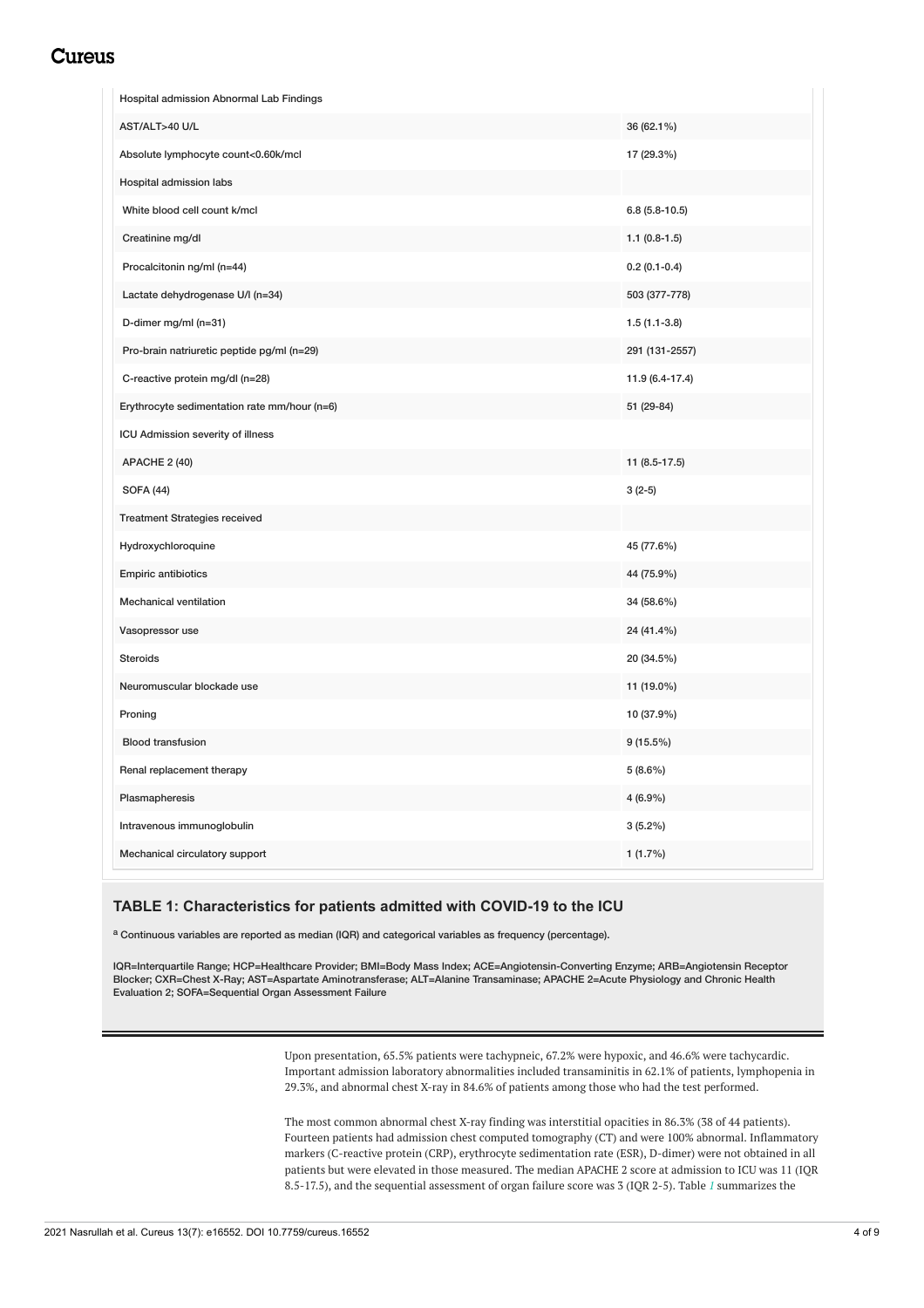characteristics of patients admitted to ICU.

## **ICU treatments**

Following admission to the ICU, 58.6% required mechanical ventilation, 41.4% required vasopressor support, 8.6% needed renal replacement therapy, and one patient needed mechanical circulatory support (Table *[1](#page-3-0)*). Pharmacological treatment strategies included hydroxychloroquine in 77.6%, empiric antibiotics in 75.9%, steroids in 34.5%, plasmapheresis in 6.9%, and intravenous immunoglobulin in 5.2% of patients.

## **ICU outcomes and predictors of inpatient mortality**

Overall, inpatient mortality was 32.8% in our cohort. The major complications included: ARDS in 50.0%, shock in 41.4%, AKI in 41.4%, venous thromboembolism (DVT/PE) in 7.0%, and bleeding in 6.9% patients. The median total length of stay for this cohort was 11.5 days (IQR 5-20). Median length of stay in the ICU was six days (IQR 3-16) to 13 days (4-21) for survivors versus five days (IQR 2-11) for non-survivors. Among survivors, 63.2% were discharged home and 34.2% to assisted care facility. Additionally, 44.7% patients had a new oxygen requirement upon discharge. On univariate regression modeling, age [OR 1.05(1.01-1.11) pvalue=0.015], CCI [OR 1.37(1.02-1.82) p-value=0.032], tachypnea [OR 17.1(2.1-141.0) p-value=0.008] and lymphopenia [OR 3.9(1.2-13.0) p-value=0.028] on admission, APACHE-2 score [OR 1.13(1.03-1.24) pvalue=0.002], steroid use [OR 4.6(1.4-14.9)p-value=0.010], development of ARDS [OR 4.5(1.3-15.0) pvalue=0.015], and shock [OR 8.1 (2.3-28.3) p=0.004] were found to be associated with inpatient mortality. ICU outcomes and predictors of inpatient mortality are summarized in Tables *[2](#page-4-0)*-*[3](#page-5-0)*.

<span id="page-4-0"></span>

| <b>Outcomes</b>                           | Value <sup>a</sup> |
|-------------------------------------------|--------------------|
| Mortality                                 | 19 (32.8%)         |
| Complications                             |                    |
| <b>ARDS</b>                               | 29 (50.0%)         |
| Shock                                     | 24 (41.4%)         |
| Acute kidney injury                       | 24 (41.4%)         |
| DVT/PE                                    | $4(6.9\%)$         |
| Bleeding                                  | $4(6.9\%)$         |
| Cardiac arrest                            | $3(5.2\%)$         |
| Hospital length of stay, days             | $11.5(5-20)$       |
| Discharge disposition (n=38) <sup>b</sup> |                    |
| Home                                      | 24 (63.2%)         |
| Assisted care facility                    | 13 (34.2%)         |
| Outside hospital                          | $1(2.6\%)$         |
| New oxygen at discharge                   | 17 (44.7%)         |

## **TABLE 2: Outcomes for patients admitted to ICU**

<sup>a</sup> Continuous variables are reported as median (IQR) and categorical variables as frequency (percentage).

IQR=Interquartile Range; HCP=Healthcare Provider; ARDS=Acute Respiratory Distress Syndrome; DVT=Deep Venous Thrombosis; PE=Pulmonary Embolism

b Alive at discharge

| <b>Characteristics</b> | Survivors (n=39) Value <sup>a</sup> | Non-Survivors (n=19) Value <sup>a</sup> | Odds ratio (95% CI) | P-value |
|------------------------|-------------------------------------|-----------------------------------------|---------------------|---------|
| Age (in years)         | 61 ((54-67)                         | 65 (60-79)                              | $1.05(1.01 - 1.11)$ | 0.015   |
| Male                   | 23 (59.0%)                          | 14 (73.7%)                              | -                   | 0.26    |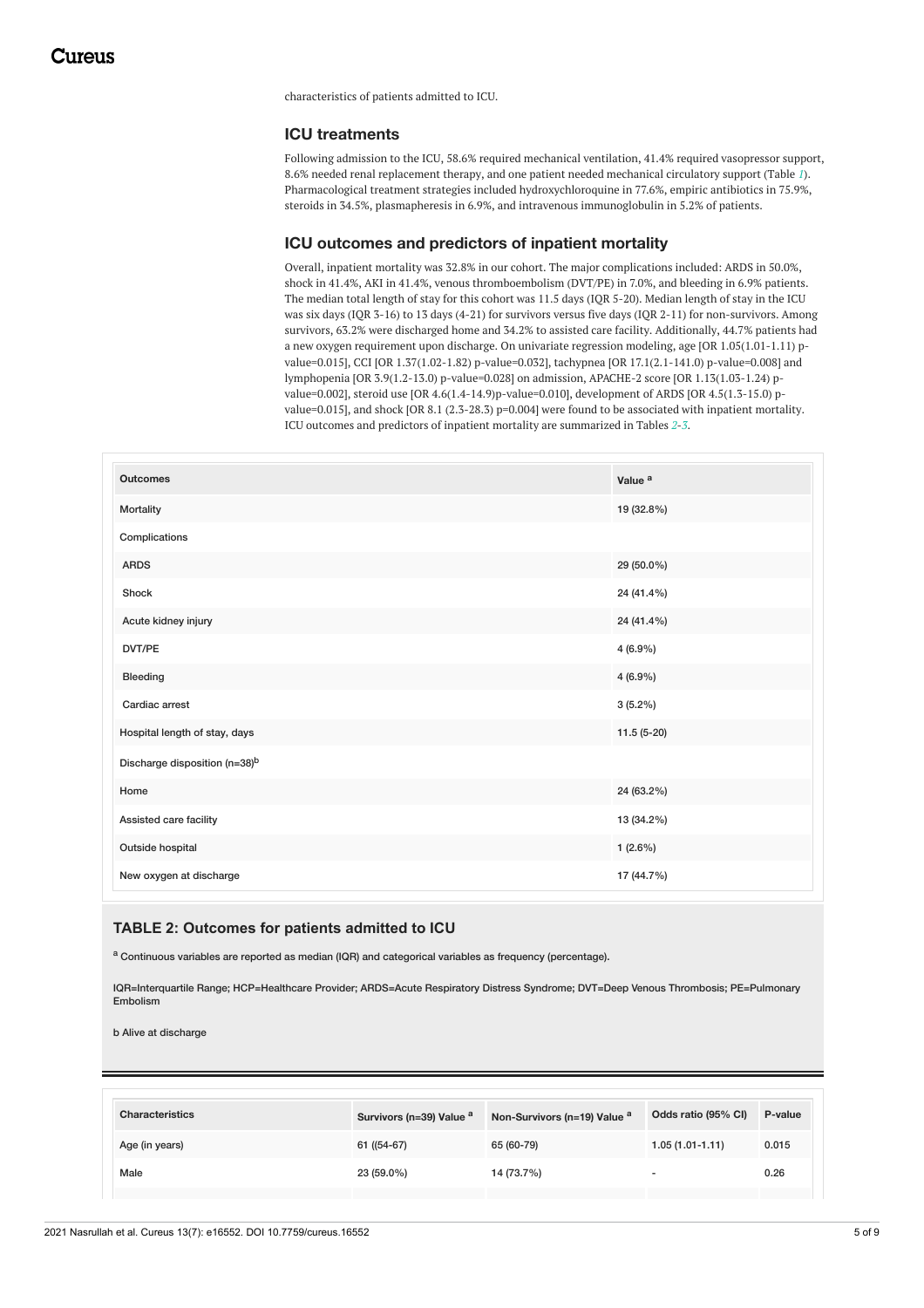## <span id="page-5-0"></span>Cureus

| Race                                       |                   |                     |                     |       |
|--------------------------------------------|-------------------|---------------------|---------------------|-------|
| Non-Hispanic White                         | 23 (59.0%)        | 12 (63.2%)          | Reference           |       |
| Non-Hispanic Black                         | 11 (28.2%)        | 6(31.6%)            |                     | 0.94  |
| Hispanic                                   | $2(5.1\%)$        | $\pmb{0}$           | Not performed       |       |
| Other/Unknown                              | 3(7.7%)           | $1(5.3\%)$          |                     | 0.71  |
| Symptoms                                   |                   |                     |                     |       |
| Constitutional                             | 38 (97.4%)        | 15 (79.0%)          | $0.10(0.01 - 0.95)$ | 0.02  |
| Lower respiratory symptoms                 | 12 (30.8%)        | 17 (89.5%)          |                     | 0.80  |
| Upper respiratory symptoms                 | 34 (87.2%)        | $\mathsf 0$         | Not performed       |       |
| Other systems/nonspecific symptoms         | 26 (66.7%)        | 12 (63.2%)          |                     |       |
| Comorbidities                              |                   |                     |                     |       |
| Cardiovascular                             | 27 (69.2%)        | 16 (84.2%)          |                     | 0.21  |
| Obesity (BMI>30 kg/m <sup>2</sup> )        | 22 (56.4%)        | $9(47.4\%)$         |                     | 0.52  |
| <b>Diabetes</b>                            | 15 (38.5%)        | 8 (42.1%)           |                     | 0.79  |
| Pulmonary                                  | $6(15.4\%)$       | 3(15.8%)            |                     | 0.96  |
| Renal                                      | 4 (10.3%)         | $4(21.1\%)$         |                     | 0.28  |
| Other                                      | 13 (33.3%)        | 10 (52.6%)          |                     | 0.16  |
| CCI                                        | $1(0-1)$          | $1(0-4)$            | 1.37 (1.02-1.82)    | 0.032 |
| ACE/ARB                                    | 24 (61.5%)        | 6(31.6%)            |                     | 0.48  |
| Smoking                                    |                   |                     |                     |       |
| Active smoker                              | 16 (41.0%)        | 7 (36.8%)           |                     | 0.80  |
| <b>Admission Vitals</b>                    |                   |                     |                     |       |
| Temperature>38 degree-Celsius              | 11 (28.2%)        | 6(31.6%)            |                     | 0.79  |
| Heart rate>100 beats per minute            | 16 (41.0%)        | 11 (57.9%)          |                     | 0.22  |
| Respiratory rate>20 breaths per minute     | 20 (51.3%)        | 18 (94.7%)          | 17.1 (2.1-141.0)    | 0.008 |
| Systolic blood pressure (mm Hg) < 90       | 0                 | $1(5.3\%)$          | Not performed       |       |
| Hypoxia at presentation                    | 24 (61.5%)        | 15 (79.0%)          |                     | 0.17  |
| Abnormal CXR                               | 30 (83.3%)        | 14 (87.5%)          |                     | 0.70  |
| Hospital admission Abnormal Lab Findings   |                   |                     |                     |       |
| AST/ALT>40 U/L                             | 22 (56.4%)        | 14 (73.7%)          | $2.2(0.7 - 7.2)$    | 0.20  |
| Absolute lymphocyte count<0.60k/mcl (n=57) | 8 (20.5%)         | $9(50\%)$           | $3.9(1.2-13.0)$     | 0.028 |
| Hospital admission labs                    |                   |                     |                     |       |
| White blood cell count k/mcl               | $7.0(5.8 - 10.0)$ | $6.7(5.0-12.5)$     |                     | 0.50  |
| Creatinine mg/dl                           | $1.0(0.8-1.3)$    | $1.5(0.9-2.0)$      |                     | 0.07  |
| Lactate dehydrogenase U/I (n=34)           | 600 (353-845)     | 488 (395-687)       |                     | 0.45  |
| D-dimer mg/ml (n=31)                       | $1.3(1.0-2.1)$    | $2.4(1.5-5.2)$      |                     | 0.13  |
| Pro-brain natriuretic peptide pg/ml (n=29) | 219 (67-408)      | 2152 (297.5-6202.5) |                     | 0.08  |
| C-reactive protein mg/dl (n=28)            | 10.4 (6.2-13.6)   | 16.7 (10.5-26.7)    |                     | 0.13  |
| Erythrocyte Sedimentation Rate mm/hr (n=6) | 29.0 (9-42)       | 84 (60-123)         | Not performed       |       |
| ICU admission severity of illness          |                   |                     |                     |       |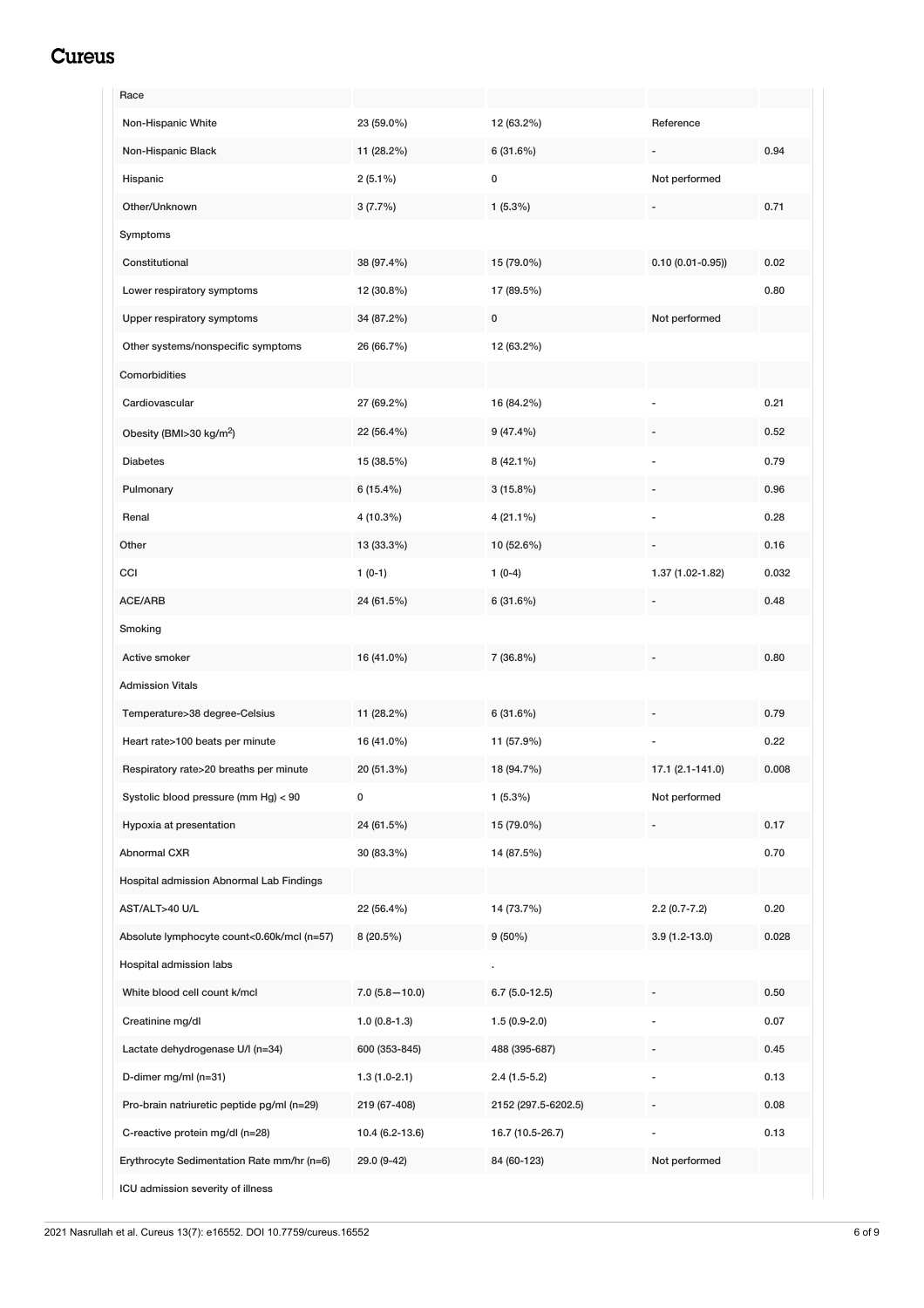## Cureus

| APACHE 2 (40)                  | $10(7-11)$  | 16 (11-25)  | $1.13(1.03-1.24)$ | 0.002    |
|--------------------------------|-------------|-------------|-------------------|----------|
| Treatment strategies received  |             |             |                   |          |
| <b>Mechanical ventilation</b>  | 16 (41.0%)  | 18 (94.7%)  | 25.9 (3.1-213.9)  | < 0.0005 |
| <b>HCQ</b>                     | 30 (76.9%)  | 15 (79.0%)  |                   | 0.86     |
| <b>Empiric antibiotics</b>     | 28 (71.8%)  | 16 (84.2%)  |                   | 0.29     |
| Pressors                       | 10 (25.6%)  | 14 (73.7%)  | $8.1(2.3-28.3)$   | 0.004    |
| <b>Steroids</b>                | $9(23.1\%)$ | 11 (57.9%)  | $4.6(1.4-14.9)$   | 0.010    |
| Neuromuscular blockade use     | $7(18.4\%)$ | 4 (22.2%)   | Not performed     |          |
| Proning                        | 11 (28.2%)  | 11 (67.9%)  | $1.0(0.9-1.2)$    | 0.41     |
| <b>Blood transfusion</b>       | 3(7.7%)     | 6(31.6%)    | Not performed     |          |
| Renal replacement therapy      | $2(5.3\%)$  | $3(15.8\%)$ | Not performed     |          |
| Plasmapheresis                 | $1(2.6\%)$  | $3(15.8\%)$ | Not performed     |          |
| Intravenous immunoglobulin     | $2(5.1\%)$  | $1(5.3\%)$  | Not performed     |          |
| Mechanical circulatory support | $1(2.6\%)$  | 18 (94.7%)  | Not performed     |          |
| Complications                  |             |             |                   |          |
| <b>ARDS</b>                    | 15 (38.5%)  | 14 (73.7%)  | $4.5(1.3 - 15.0)$ | 0.015    |
| Shock                          | 10 (25.6%)  | 14 (73.7%)  | $8.1(2.3-28.3)$   | 0.0004   |
| Acute kidney injury            | 13 (33.3%)  | 11 (57.9%)  | $2.8(0.9-8.5)$    | 0.08     |
| DVT/PE                         | $2(5.1\%)$  | $\pmb{0}$   | Not performed     |          |
| Bleeding                       | 0           | $4(21.1\%)$ | Not performed     |          |
| Cardiac arrest                 | 0           | $3(15.8\%)$ | Not performed     |          |

## **TABLE 3: Significant factors associated with mortality of patients admitted to ICU**

a Continuous variables are reported as median (IQR) and categorical variables as frequency (percentage).

IQR=Interquartile Range; HCP=Healthcare Provider; CCI=Charlson-Comorbidity Index; BMI=Body Mass Index; ACE=Angiotensin-Converting Enzyme; ARB=Angiotensin Receptor Blocker; CXR=Chest X-Ray; AST=Aspartate Aminotransferase; ALT=Alanine Transaminase; APACHE 2=Acute Physiology and Chronic Health Evaluation 2; HCQ=Hydroxychloroquine

## **Discussion**

In this retrospective study of 58 COVID-19 patients admitted to the ICU, our findings are consistent with prior evidence from institutions within and outside of the United States as described below.

The cohort was predominantly male and older, similar to other studies [11-15]. The majority of patients had constitutional and lower respiratory tract symptoms at presentation, and more than 60% had respiratory distress at presentation [11-12,14,16-17]. Similarly, the cohort had abnormally elevated levels of inflammatory markers (D-dimer, CRP, ESR) at presentation. A definitive comparison of biomarkers in terms of risks for ICU admission or mortality cannot be made, as it was recognized late in the study period that admission and daily levels of these biomarkers were warranted in all patients [13]. Future studies have reported that older patients, the presence of type-2 diabetes, cancer, in-hospital complications (such as acute kidney injury, sepsis/septic shock, multiorgan dysfunction), and higher D-dimer > 5,000 ng/mL are associated with higher mortality. Although the prevalence of lymphocytopenia is lower than previously reported (63%-70%), it is associated with increased mortality [11,13,16-19]. Our study also found a statistically significant relationship between tachypnea with mortality. These factors should be considered when risk-stratifying patients.

A higher rate of comorbidities (58-86%) has been reported in this patient group [12,15,19-20]. Common comorbidities include cardiovascular disease, obesity, and diabetes. Early studies from China, Italy, and New York on COVID-19 patients have shown an association of case fatality with medical comorbidities, and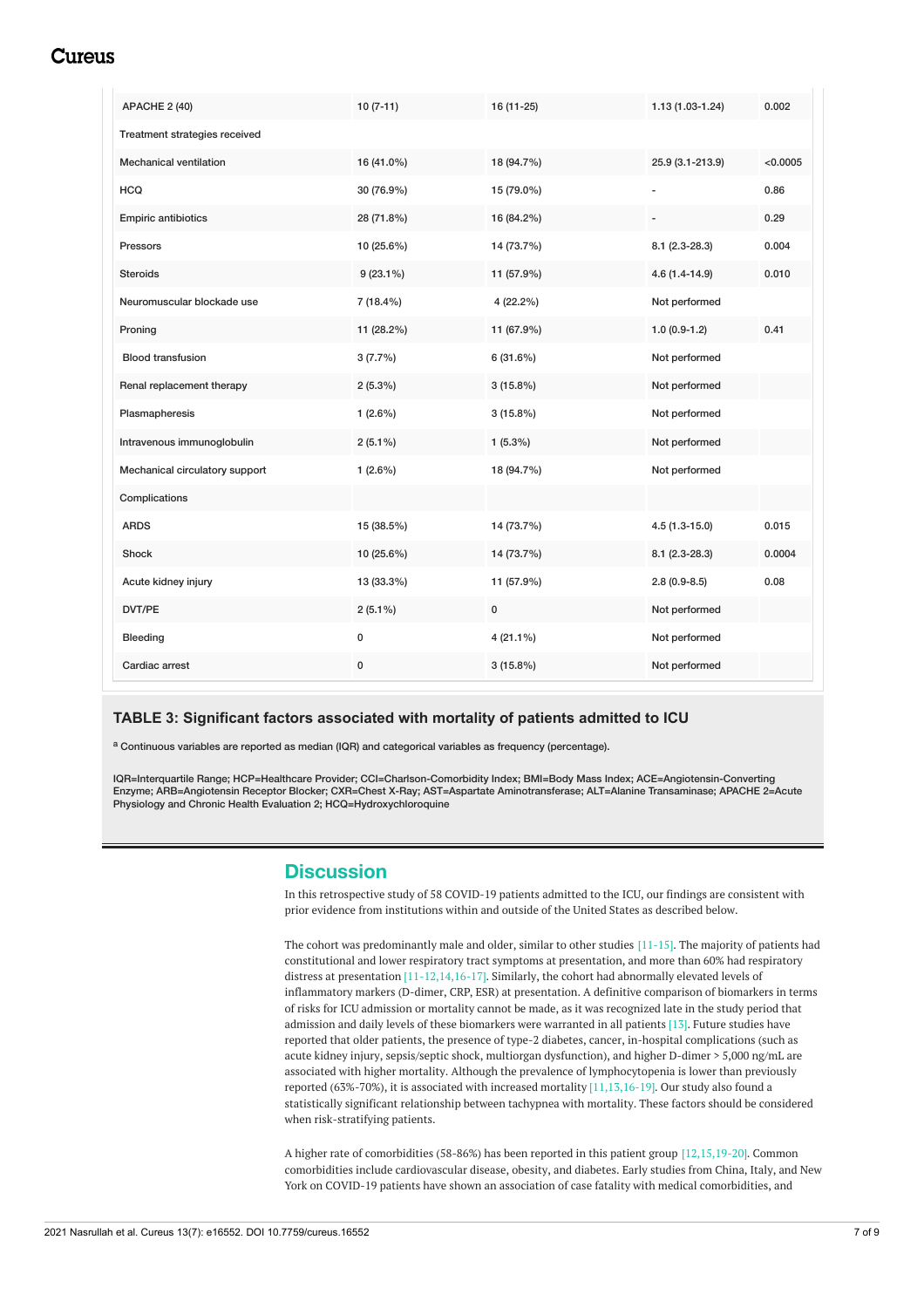investigators from Italy demonstrated the potential relationship of comorbidities such as hypertension with mechanical ventilation parameters [12,15,19-20]. In the current study, comorbidities were not associated with mortality, however, the cumulative effect of comorbidities in terms of CCI and age were associated with increased mortality [17,20-21]. The lack of direct correlation between types of comorbidities and outcomes could present a type-1 error, again, due to the small sample size of this study.

Once admitted to the ICU, patients suffered a multitude of complications, including ARDS, shock, and renal failure, which increased the risk for mortality similar to other studies [18,21]. The mortality in the present study was 33%. The rates for critically ill COVID-19 patients from other centers are variable, as follows in descending order: 67% (Seattle, Arentz et al.), 62% (China, Yang et al.), 50% (Seattle, Bhatraju et al.), 40% (New York, Cummings et al.), 39% (Italy, Grasselli et al.), 39% (China, Wang et al.), 38% (China, Huang et al.), 31% (Atlanta, Sara et al.), and 14% (California, Ferguson et al.) [11-12,14-18,21-22]. The association of mechanical ventilation, the need for vasopressors, and renal replacement therapy with mortality may simply indicate the effect of the multiorgan failure but also suggests that despite aggressive management, there is a high risk for treatment failure leading to death. Other studies from the US and Italy also indicate a high incidence of ARDS and a high rate of mechanical ventilation (60%-88%) [1,11-12,14-15,21,22]. Mechanical ventilation rates were lower in early studies from China: 15% (Huang et al.), 42% (Yang et al.), and 47% (Wang et al.) [13,16,18]. This variability could represent the differences in population characteristics, as well as the provision of care, including the use of non-invasive ventilation strategies. There is also a possibility that analyses in several of the above-cited studies included patients who were still admitted to the hospital at the time of the study, resulting in underestimation of mortality and morbidity. Nearly half of patients required oxygen at discharge, however, the long-term need for oxygen is unknown, as is the ultimate impact on pulmonary physiology. Specific aspects of treatment such as strategies used for mechanical ventilation, types, and doses of vasopressors are beyond the scope of this study.

Lastly, since this study represents patients admitted during the earlier phases of COVID-19, treatment strategies did not include remdesivir, interleukin 6 (IL-6) antagonists, convalescent plasma, or dexamethasone, which are now commonly utilized [23]. The higher rate of mortality among those requiring steroids was likely a surrogate for the severity of illness for these patients and is similar to observational studies in pneumonia caused by COVID-19, as well as other phylogenetically similar viruses [14,19]. Hydroxychloroquine was used for the majority of patients, and at least in unadjusted comparison, did not appear to impact survival. Another aspect to be explored is the use of non-invasive ventilation (NIV). In an Italian study of critically ill COVID-19 patients, 11% with acute hypoxemic respiratory failure were managed with NIV [11]. The use and impact of NIV on outcomes were not included in this study.

The limitations of the present study include those inherent to retrospective study design such as recall biases, indication biases, and the presence of uncharacterized confounding factors. While a multivariate regression analysis could have helped identify how various factors impacted mortality in a combined model, it was not performed due to the complexity of the resultant model, which failed to significantly add to the presented results. We plan to perform this in the future with a larger dataset. The follow-up was limited to the inpatient hospital stay and did not capture complications or readmission post-discharge. The data included are from eight different hospitals with a mix of urban academic and rural community hospitals. Variations may exist due to the practice and population patterns of the individual hospitals.

## **Conclusions**

The present study contributes to the growing body of data on the characteristics and outcomes for COVID-19 patients admitted to the ICU. COVID-19 was associated with high mortality and complication rates. Several factors associated with adverse outcomes were identified in the present study. Further investigations are needed to assess the predictive factors that drive mortality to better refine treatment strategies.

## **Additional Information**

## **Disclosures**

**Human subjects:** Consent was obtained or waived by all participants in this study. Allegheny Health Network (AHN) Research Institute issued approval issued certificate of exemption. **Animal subjects:** All authors have confirmed that this study did not involve animal subjects or tissue. **Conflicts of interest:** In compliance with the ICMJE uniform disclosure form, all authors declare the following: **Payment/services info:** All authors have declared that no financial support was received from any organization for the submitted work. **Financial relationships:** All authors have declared that they have no financial relationships at present or within the previous three years with any organizations that might have an interest in the submitted work. **Other relationships:** All authors have declared that there are no other relationships or activities that could appear to have influenced the submitted work.

## **References**

1. Richardson S, Hirsch JS, Narasimhan M, et al.: Presenting [characteristics,](https://dx.doi.org/10.1001/jama.2020.6775) comorbidities, and outcomes among 5700 patients hospitalized with COVID-19 in the New York City Area. JAMA. 2020, 323:2052-9. [10.1001/jama.2020.6775](https://dx.doi.org/10.1001/jama.2020.6775)